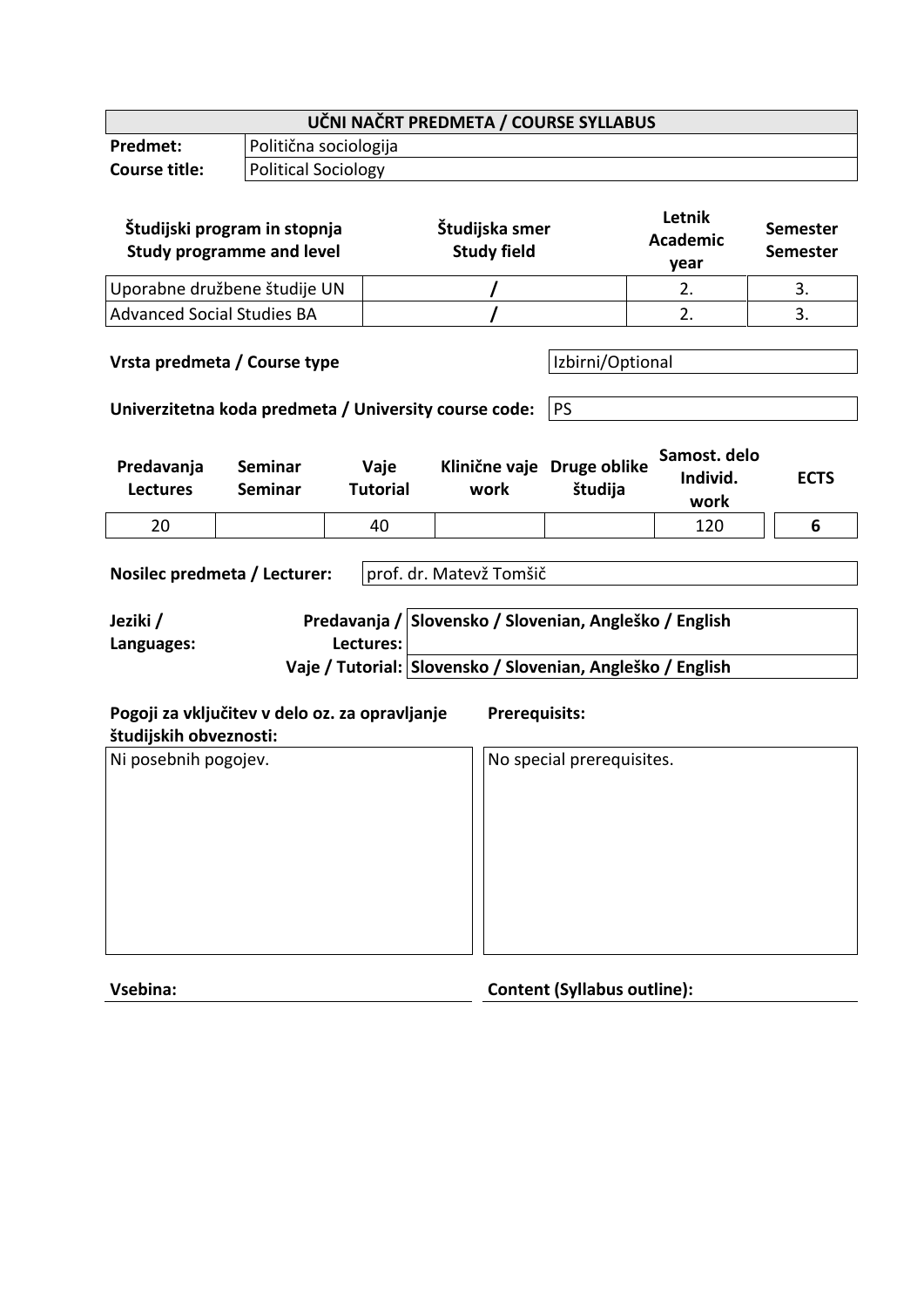- *Temeljni pojmi in koncepti v politični sociologiji*: politika kot družbeni fenomen, moč, oblast, interes, upravljanje s političnim sistemom (governance);
- *Najpomembnejši teoretski pristopi k razumevanju politike kot družbenega fenomena:* (neo)pluralizem, (neo)marksizem, funkcionalizem, sistemska teorija, neoinstitucionalizem;
- *Geneza sodobnega političnega prostora:*  strukturna in funkcionalna diferenciacija, glavni družbeni razcepi in konflikti ter politična artikulacija teh razcepov in konfliktov, strukturna in kulturna determiniranost političnega delovanja;
- *Akterji političnega delovanja*: skupine, organizacije, elite;
- *Demokracija kot politična ureditev sodobne zahodne družbe:* značilnosti demokracije kot poliarhije, družbene predpostavke demokracije, glavni akterji demokratične politike in odnosi med njimi;
- *Značilnosti politike v nekdanjih komunističnih družbah*: problemi trojne tranzicije, vloga političnega sistema v procesih družbene transformacije, specifike političnega razvoja v Sloveniji;
- *Značilnosti politike v dobi globalizacije*: spremembe političnega locusa globalizacija in lokalizacija politike, spremenjena vloga nacionalne države, potreba po večnivojskem vladanju (multilevel governance).
- *Basic terminology and concepts in political sociology:* politics as a social phenomenon, power, authority, interest, management of the political system (governance);
- *The most important theoretical approaches to understanding politics as a social phenomenon:* (neo) pluralism and (neo) Marxism, functionalism, systems theory, neoinstitutionalism;
- *The genesis of modern political space:*  structural and functional differentiation, the main social cleavages and conflicts and political articulation of these junctions and conflicts, structural and cultural determinants of political action;
- *Political actors:* groups, organizations, elites;
- *Democracy as a political setting of modern Western society:* the nature of democracy as poliarchy, social requisites of democracy, the main actors in democratic politics and relations between them;
- *Characteristics of politics in the former communist societies:* problems of 'triple transition', the role of the political system in the processes of societal transformation, the specifics of political development in Slovenia;
- *Characteristics of politics in the era of globalization:* the locus of political change – globalization and localization of politics, the changed role of nation states, the role of multilevel governance.

## **Temeljni literatura in viri / Readings:**

- Diamond, L. in M. Plattner (1996): *The Global Resurgence of Democracy*. Baltimoder, London: The Johns Hopkins University Press.
- Fukuyama, F. (2005): State Building. London: Profile Books.
- Janoski, T., R. Alford, A. Hicks in M. Schwarz (ur.) (2005): The Handbook of Political Sociology. Cambridge: Cambridge University Press.
- Tomšič, M. (2002): Politična stabilnost v novih demokracijah. Ljubljana: ZPS.
- Tomšič, M. (2016): Elites in the New Democracies. Frankfut am Main: Peter Lang.
- In ostala literatura po izboru nosilca.

**Cilji in kompetence: Objectives and competences:**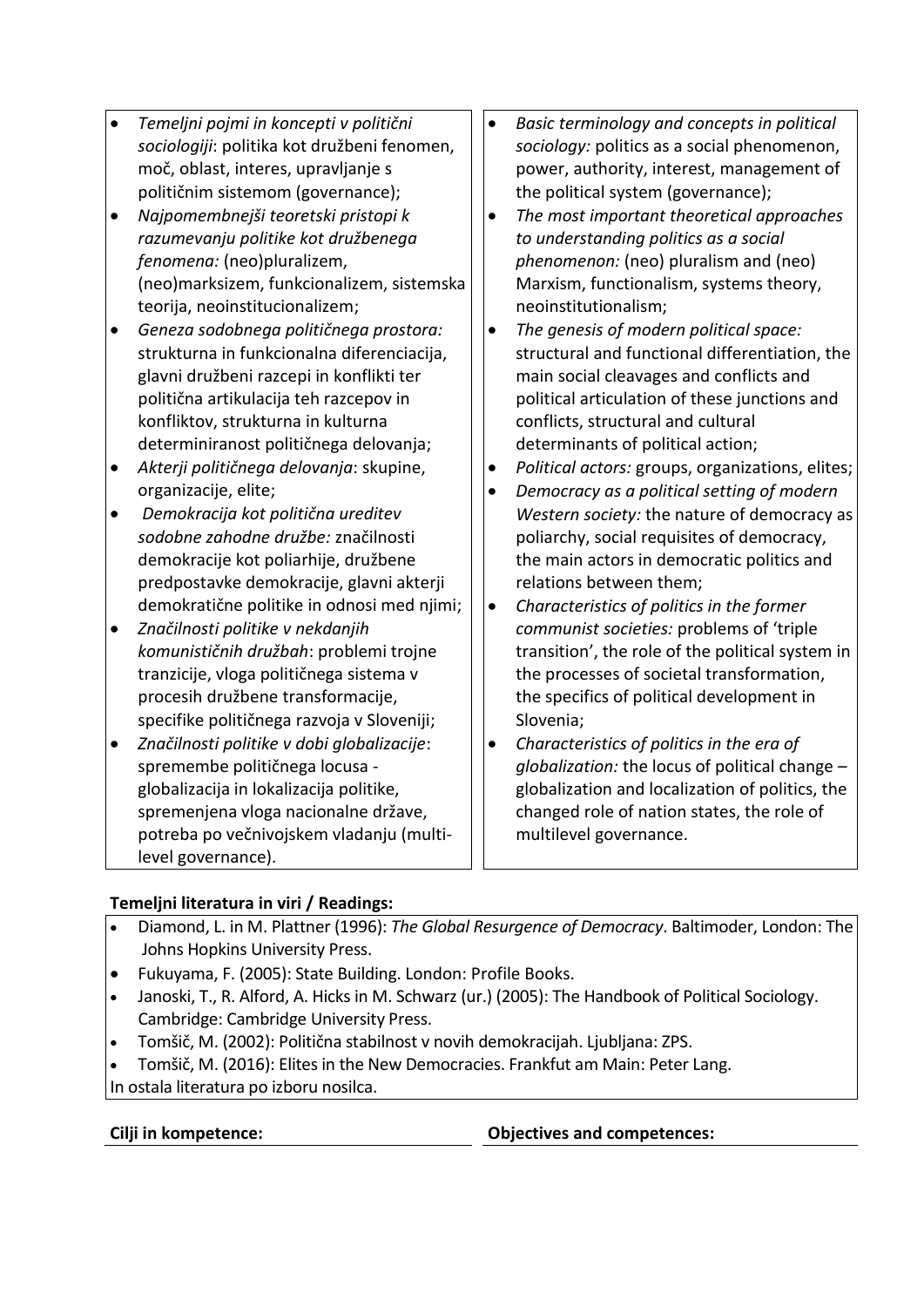| $\bullet$<br>$\bullet$<br>$\bullet$<br>$\bullet$ | poznavanje in razumevanje družbenih<br>procesov ter sposobnost za njihovo analizo,<br>sintezo in predvidevanje rešitev in njihovih<br>posledic;<br>razvoj kritične in samokritične presoje;<br>sposobnost za reševanje konkretnih<br>družbenih in delovnih problemov z<br>uporabo družboslovnih znanstvenih metod<br>in postopkov;<br>sposobnost pridobivanja, selekcije,<br>ocenjevanja in umeščanja novih informacij<br>in zmožnost interpretacije v kontekstu<br>družboslovja;<br>sposobnost interdiciplinarnega pristopa, ki<br>se kaže kot razumevanje splošne strukture<br>družbenih ved ter povezanosti med njenimi<br>posameznimi disciplinami in<br>poddisciplinami;<br>razumevanje in uporaba metod kritične<br>analize in razvoja teorij ter njihova uporaba<br>v reševanju konkretnih družbenih in<br>delovnih problemov;<br>razumevanje odnosov med posamezniki,<br>organizacijami in družbenim okoljem,<br>zmožnost za kompleksno sistemsko | knowledge and understanding of social<br>$\bullet$<br>processes and the ability for their analysis,<br>synthesis, foreseeing solutions and their<br>consequences;<br>development of critical and self-critical<br>$\bullet$<br>judgement;<br>ability of problem-solving on the basis of the<br>$\bullet$<br>use of social science methods;<br>the ability to collect, select, evaluate and<br>$\bullet$<br>include new information and the ability to<br>interpret it in the context of social science;<br>the ability for an interdisciplinary approach<br>$\bullet$<br>demonstrated as understanding of the<br>general structure of social sciences and their<br>connections to its particular disciplines and<br>sub-disciplines;<br>the understanding and applications of the<br>$\bullet$<br>methods of critical analysis and<br>development of theory as well as their<br>application in order to solve particular social<br>and work-related issues;<br>understanding of the relations between<br>individuals, organisations and social<br>environment, the ability of complex systems<br>thinking and action; |
|--------------------------------------------------|-----------------------------------------------------------------------------------------------------------------------------------------------------------------------------------------------------------------------------------------------------------------------------------------------------------------------------------------------------------------------------------------------------------------------------------------------------------------------------------------------------------------------------------------------------------------------------------------------------------------------------------------------------------------------------------------------------------------------------------------------------------------------------------------------------------------------------------------------------------------------------------------------------------------------------------------------------------|-----------------------------------------------------------------------------------------------------------------------------------------------------------------------------------------------------------------------------------------------------------------------------------------------------------------------------------------------------------------------------------------------------------------------------------------------------------------------------------------------------------------------------------------------------------------------------------------------------------------------------------------------------------------------------------------------------------------------------------------------------------------------------------------------------------------------------------------------------------------------------------------------------------------------------------------------------------------------------------------------------------------------------------------------------------------------------------------------------------------------|
|                                                  |                                                                                                                                                                                                                                                                                                                                                                                                                                                                                                                                                                                                                                                                                                                                                                                                                                                                                                                                                           |                                                                                                                                                                                                                                                                                                                                                                                                                                                                                                                                                                                                                                                                                                                                                                                                                                                                                                                                                                                                                                                                                                                       |
|                                                  | gledanje in delovanje;                                                                                                                                                                                                                                                                                                                                                                                                                                                                                                                                                                                                                                                                                                                                                                                                                                                                                                                                    | the development of skills and abilities to                                                                                                                                                                                                                                                                                                                                                                                                                                                                                                                                                                                                                                                                                                                                                                                                                                                                                                                                                                                                                                                                            |
| $\bullet$                                        | razvoj veščin in spretnosti pri uporabi                                                                                                                                                                                                                                                                                                                                                                                                                                                                                                                                                                                                                                                                                                                                                                                                                                                                                                                   | apply knowledge in the field of social                                                                                                                                                                                                                                                                                                                                                                                                                                                                                                                                                                                                                                                                                                                                                                                                                                                                                                                                                                                                                                                                                |
|                                                  | znanja na področju družbenih ved s                                                                                                                                                                                                                                                                                                                                                                                                                                                                                                                                                                                                                                                                                                                                                                                                                                                                                                                        | sciences by solving theoretical and empirical                                                                                                                                                                                                                                                                                                                                                                                                                                                                                                                                                                                                                                                                                                                                                                                                                                                                                                                                                                                                                                                                         |
|                                                  | pomočjo reševanja teoretičnih ali                                                                                                                                                                                                                                                                                                                                                                                                                                                                                                                                                                                                                                                                                                                                                                                                                                                                                                                         | problems.                                                                                                                                                                                                                                                                                                                                                                                                                                                                                                                                                                                                                                                                                                                                                                                                                                                                                                                                                                                                                                                                                                             |
|                                                  | empiričnih problemov.                                                                                                                                                                                                                                                                                                                                                                                                                                                                                                                                                                                                                                                                                                                                                                                                                                                                                                                                     |                                                                                                                                                                                                                                                                                                                                                                                                                                                                                                                                                                                                                                                                                                                                                                                                                                                                                                                                                                                                                                                                                                                       |
|                                                  |                                                                                                                                                                                                                                                                                                                                                                                                                                                                                                                                                                                                                                                                                                                                                                                                                                                                                                                                                           |                                                                                                                                                                                                                                                                                                                                                                                                                                                                                                                                                                                                                                                                                                                                                                                                                                                                                                                                                                                                                                                                                                                       |

## **Predvideni študijski rezultati: Intended learning outcomes:**

Znanje in razumevanje: *Študent/študentka:* pozna in razume temeljne pojme in koncepte iz politične sociologije; demonstrira poznavanje glavnih teoretskih pristopov pri obravnavi politike kot družbenega fenomena; je sposoben primerjalne analize različnih političnih fenomenov v sodobni družbi; izraža razumevanje narave sodobne demokracije ter problemov in izzivov, ki so postavljeni pred njo; Knowledge and understanding: *The student:*  understands the basic terms and concepts in the field of political sociology; demonstrates knowledge of major theoretical approaches in addressing the politics as a social phenomenon;  $\bullet$  is able to conduct comparative analysis of various phenomena in modern society; understands the nature of modern democracy and the problems and challenges that tackle it;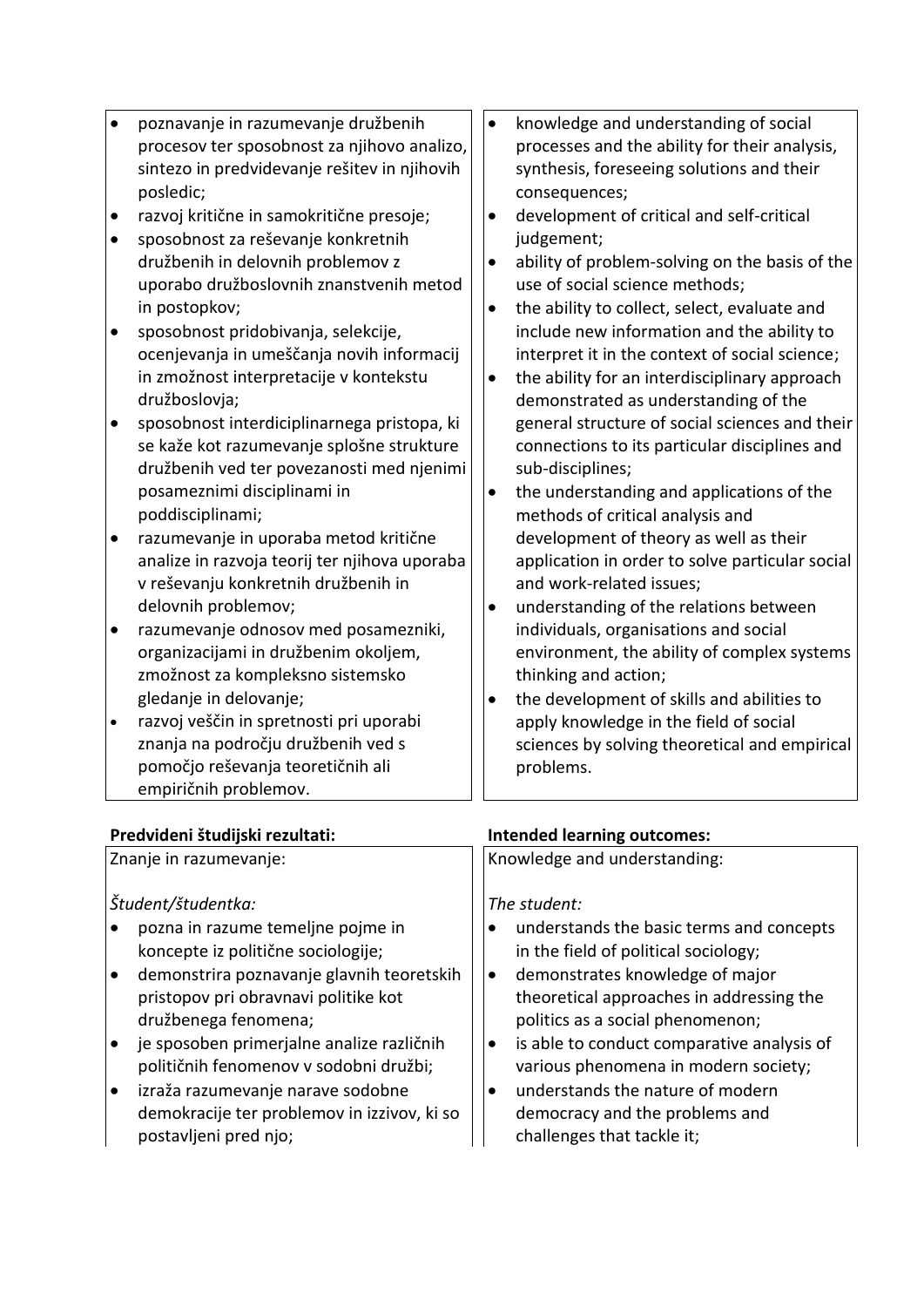| izraža sposobnost analize aktualnih<br>družbenih procesov in njihovega vpliva na<br>delovanje politike;<br>je sposoben doumeti kompleksnost<br>političnega področja in njegovo povezanost<br>in prepletenost z ostalimi družbenimi<br>področji;<br>zavzame kritično stališče do ključnih<br>$\bullet$<br>vprašanj, povezanih z vlogo politike in<br>njenih nosilcev v sodobni družbi. | is able to analyse current social processes<br>$\bullet$<br>and their impact on the functioning of the<br>politics;<br>understands the complexity of the political<br>٠<br>field and its coherence and entanglement<br>with other societal spheres;<br>takes critical stance on key issues related to<br>٠<br>the role of politics and its institutions in<br>modern society. |
|---------------------------------------------------------------------------------------------------------------------------------------------------------------------------------------------------------------------------------------------------------------------------------------------------------------------------------------------------------------------------------------|-------------------------------------------------------------------------------------------------------------------------------------------------------------------------------------------------------------------------------------------------------------------------------------------------------------------------------------------------------------------------------|
|---------------------------------------------------------------------------------------------------------------------------------------------------------------------------------------------------------------------------------------------------------------------------------------------------------------------------------------------------------------------------------------|-------------------------------------------------------------------------------------------------------------------------------------------------------------------------------------------------------------------------------------------------------------------------------------------------------------------------------------------------------------------------------|

| Metode poučevanja in učenja:                                                                                                                                                                                                                                                                                                                                                                                                                                                      |               | Learning and teaching methods: |                                                                                                                                                                                                                                                                                                                                                                                                                       |             |  |  |  |
|-----------------------------------------------------------------------------------------------------------------------------------------------------------------------------------------------------------------------------------------------------------------------------------------------------------------------------------------------------------------------------------------------------------------------------------------------------------------------------------|---------------|--------------------------------|-----------------------------------------------------------------------------------------------------------------------------------------------------------------------------------------------------------------------------------------------------------------------------------------------------------------------------------------------------------------------------------------------------------------------|-------------|--|--|--|
| Predavanja z aktivno udeležbo študentov<br>(razlaga, diskusija, vprašanja, primeri,<br>reševanje problemov);<br>Seminarske vaje (refleksija izkušenj,<br>$\bullet$<br>projektno delo, timsko delo, metode<br>kritičnega mišljenja, diskusija, sporočanje<br>povratne informacije);<br>Konzultacije (diskusija, dodatna razlaga,<br>$\bullet$<br>obravnava specifičnih vprašanj)<br>Individualno delo študentov (samostojen<br>$\bullet$<br>študij literature, priprava seminarske |               |                                | Lectures with the active participation of<br>$\bullet$<br>students (presentation, discussion,<br>questions, problems, problem solving);<br>Tutorials (reflection of experience, project<br>٠<br>work, team work, critical thinking,<br>discussion, feedback);<br>Consultations (discussion, additional<br>٠<br>explanation, specific issues);<br>Individual work (study of the literature,<br>$\bullet$<br>projects). |             |  |  |  |
|                                                                                                                                                                                                                                                                                                                                                                                                                                                                                   | naloge).      |                                |                                                                                                                                                                                                                                                                                                                                                                                                                       |             |  |  |  |
|                                                                                                                                                                                                                                                                                                                                                                                                                                                                                   | Delež (v %) / |                                |                                                                                                                                                                                                                                                                                                                                                                                                                       |             |  |  |  |
| Načini ocenjevanja:                                                                                                                                                                                                                                                                                                                                                                                                                                                               |               | Weight (in %)                  |                                                                                                                                                                                                                                                                                                                                                                                                                       | Assessment: |  |  |  |
|                                                                                                                                                                                                                                                                                                                                                                                                                                                                                   |               |                                |                                                                                                                                                                                                                                                                                                                                                                                                                       |             |  |  |  |

|                   | Kolokvij | 50 | Colloquium |
|-------------------|----------|----|------------|
| Seminarska naloga |          | 50 | Essay      |
|                   |          |    |            |
|                   |          |    |            |

## **Reference nosilca / Lecturer's references:**

- Tomšič, Matevž (2016): *Elites in the New Democracies.* Frankfut am Main: Peter Lang.
- Tomšič, Matevž in Urban Vehovar (2012): Quality of governance in "Old" and "New" EU member states in a comparative perspective. *Sociológia*, 44, 3
- Adam, Frane in Matevž Tomšič (2012): The dynamics of elites and the type of capitalism: Slovenian exceptionalism? (2012). *Historical Social Research,*37, 2
- Tomšič, Matevž (2011): *Elites in Post-Communist Societies*. London: Vega Press.
- Adam, Frane, Matej Makarovič, Borut Rončević in Matevž Tomšič (2005): *The Challenges of*